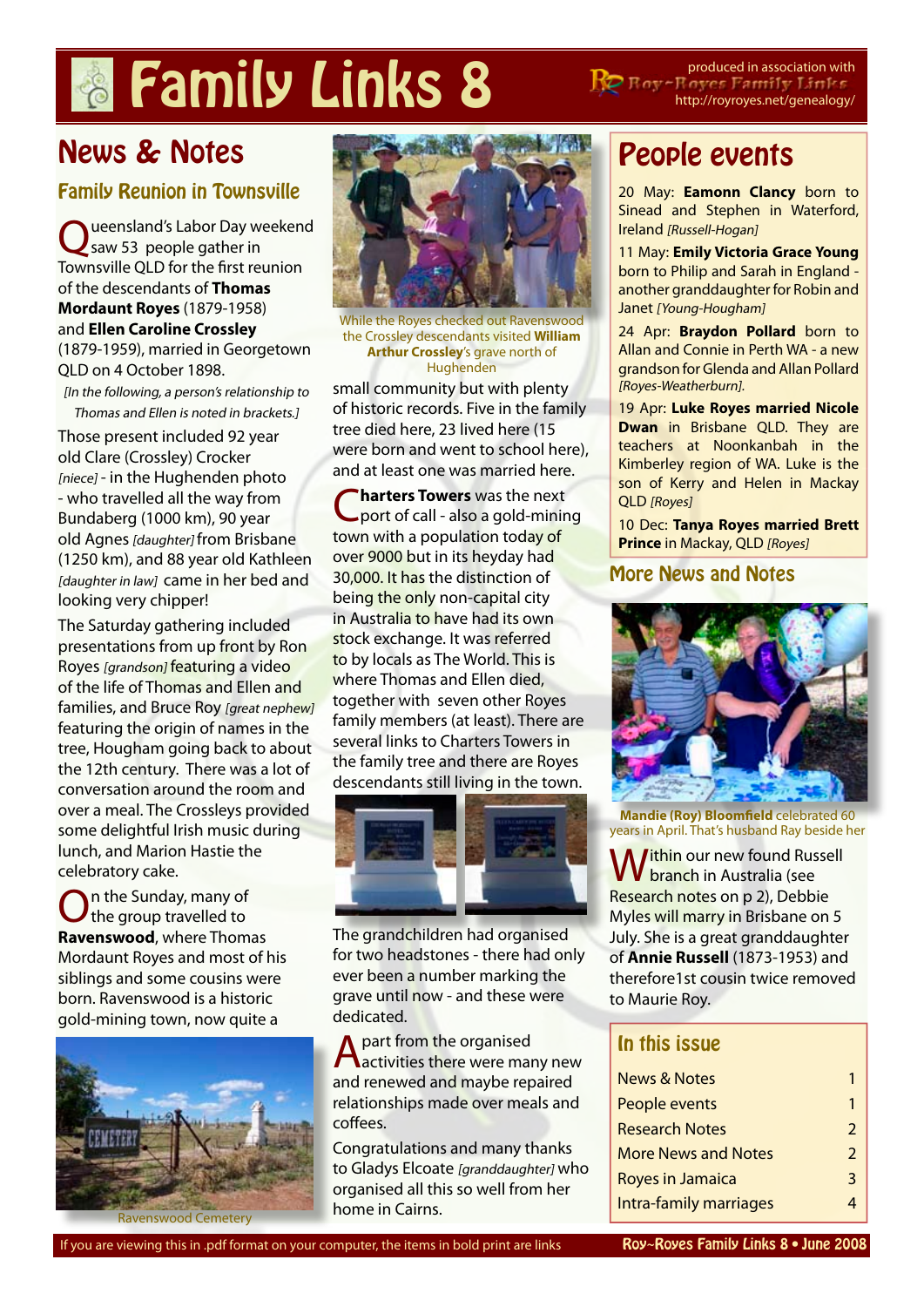# <span id="page-1-0"></span>Research Notes

Discovered via Commonwealth Electoral Rolls that **[Sam and](http://royroyes.net/genealogy/familygroup.php?familyID=F5&tree=rr_tree)  [Agnes Roy](http://royroyes.net/genealogy/familygroup.php?familyID=F5&tree=rr_tree)** and family first lived (1923) at 82 McLeod Street before living (about 1930) at 104 McLeod Street, Cairns.



But it was the same house! The street had been renumbered. Sam's mother, Jane, would have been familiar with this kind of event - she had lived at 1 Coronation Tce which became 1 Bank Road which today is 50 Bank Road, in Larne, Northern Ireland.

**Brodnax Moore found us on the** web and was able to give us details of the marriages (to Augustus Turner and Joseph Bravo) of **[Mary Hougham Royes](http://royroyes.net/genealogy/getperson.php?personID=I3186&tree=rr_tree)** (1824-77) - brother of Edward Hougham Royes snr. Her three children via Turner adopted the name of their step-father. Son **[Charles Bravo](http://royroyes.net/genealogy/getperson.php?personID=I1731&tree=rr_tree)** and wife Florence have been the subject

of much speculation in regard to his death by poisoning at age 31: did Florence poison him or was he trying to curb her



drinking using small doses of a poison which he accidentally took himself thinking it was Epsom salts? There are several other theories involving other people. Florence died "a broken woman" aged 33 after details of her affair with an older doctor became a sensation. There are several books on the subject. I managed to find Yseult Bridges How Charles Bravo Died (1956: London) and James Ruddick's Death at the Priory: Love, Sex and

Murder in Victorian England (2001: New York) on Amazon.com for just US\$1.64 and 29c respectively - plus US\$12.49 postage for each!!

**Reading Yseult Bridges proved** to be a mine of information

about the Bells. **[Royes Bell](http://royroyes.net/genealogy/getperson.php?personID=I4755&tree=rr_tree)**, a surgeon and cousin of Charles Bravo, had attended Charles in the days before he died, and **Ann Bell** arrived with



Charles' parents at this time.

**[Emily Royes](http://royroyes.net/genealogy/getperson.php?personID=I3189&tree=rr_tree)** married Hutchinson Bell in Sydney in 1838. They had five children. He died in 1847 and she went back to England. Or so I thought. I could not find them in the 1851 English Census. That's because she went to the Isle of Jersey in the Channel Islands (separate census from England). This would have been just a few years after her parents had died. Sister Adelaide was still there - but sister Mary was not.

The Yseult Bridges book also reported that a sister of Mary Royes Bravo had married a Smith. This turned out to be Emily again, married to **[Henry Smith](http://royroyes.net/genealogy/getperson.php?personID=I585&tree=rr_tree)**, a surgeon. Henry attended Charles during his last few days, as did Royes Bell. Emily died just a few days before the wedding of Charles Turner Bravo and Florence Campbell (Dec 1875).

There were other references in the Bridges book that revealed close links between the Bells-Smiths and Bravos.

**We have a new contact for the** Russell story and find that **John Russell**, brother of Samuel who is Maurie Roy's GG grandfather, had re-married after his first wife died quite young, to Elizabeth Nicholson, and there were children. Our correspondent is a direct descendant and lives near Darwin, NT. There are links to her web site at the appropriate points in our web site.

**The Royes-Crossley reunion in** 

Townsville (see front page) opened up new information about **[Ellen Crossley](http://royroyes.net/genealogy/getperson.php?personID=I203&tree=rr_tree)**'s pedigree line, including three convicts! Information about her father William Arthur Crossley's death north of Hughenden, QLD, reveals just some of the conditions our early pioneers endured in isolated areas.

**The Crossley pedigree takes** you back to the **[Bailey](http://royroyes.net/genealogy/placesearch.php?tree=rr_tree&psearch=St+Albans%2C+NSW%2C+Australia)** family near St Albans in the Hawkesbury region of NSW. But it's a small world. Working on Bev Cameron's McArthur-Preston pedigree brought me to the same name and place!

➡.00000000000

More News and Notes

Tom Cooper [Russell] in South Africa tells of his wife's **[Cynthia](http://royroyes.net/genealogy/getperson.php?personID=I35&tree=rr_tree)**'s recent attempts to strengthen her bones. She was doing gym and taking medication, but decided to return to yoga. Whilst standing on one leg yoga-style she fell and broke her hip, resulting in emergency hip replacement surgery. Tom sent us Happy Easter greetings and reported that Cynthia was home - with discharge instructions to avoid jogging! "We had a glass of champagne to celebrate. Cynthia had more than one..."

am off to England and Ireland in<br>October and hope to follow up a am off to England and Ireland in few family trails and meet people I have been corresponding with. My finance adviser offered his house in London for two weeks, an offer hard to refuse. John Hogan in Bendigo urged me to do it while I can. I guess you cannot tell what the future may hold, so I was convinced!

Did you know that our web site has a "feed" that tells you when changes to the data and articles have been made?

Go to http://royroyes.net and click on the RSS image. Read more about the RSS "feed" in the Support section of the web site.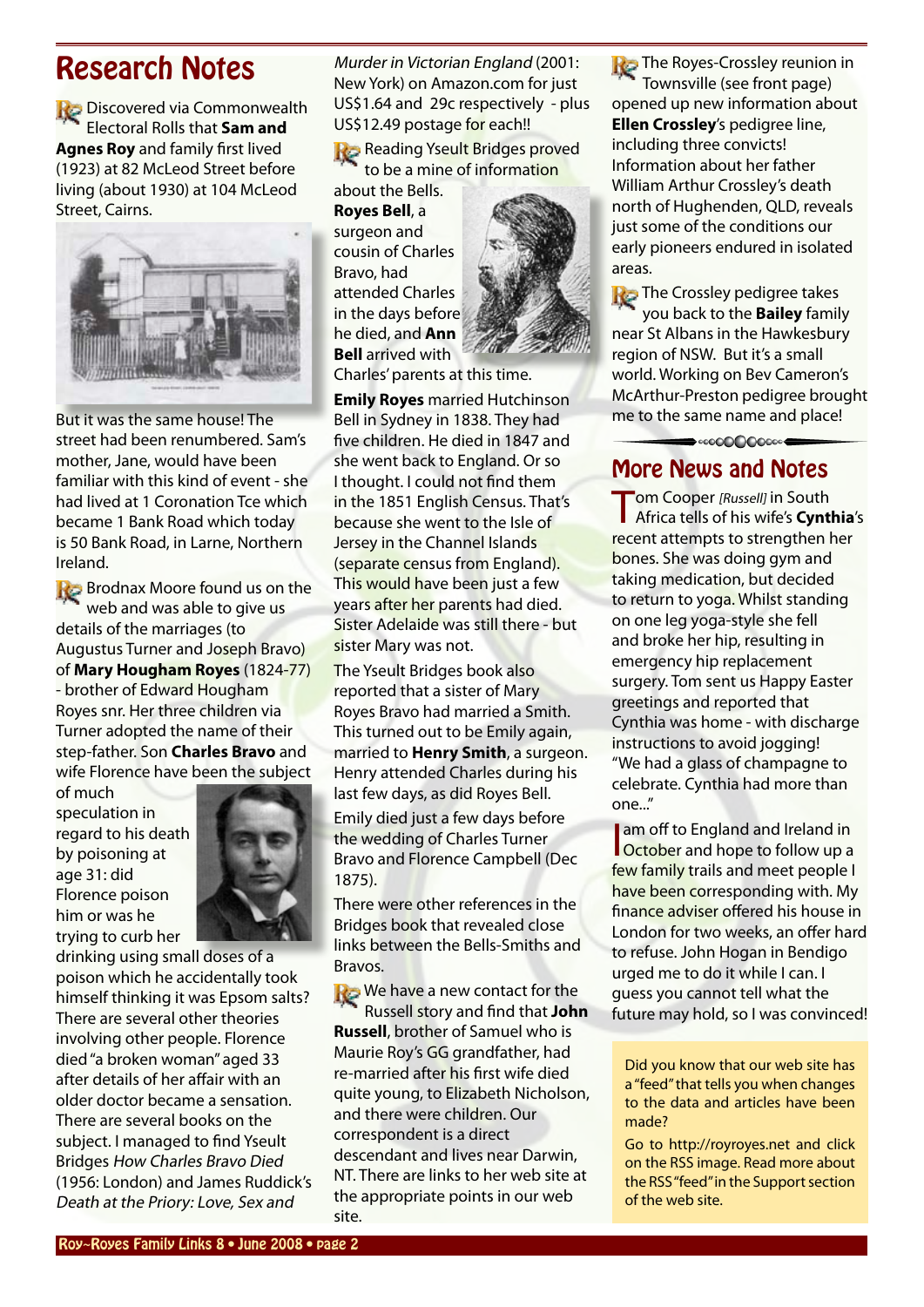## <span id="page-2-0"></span>Royes in Jamaica

We have discovered new information about the first Royes in Jamaica, though some of the information doesn't reconcile easily.

#### **O** Our previous information identified **[Charles John Royes](http://royroyes.net/genealogy/getperson.php?personID=I2950&tree=rr_tree)**



born in 1813 in London as an emigrant to Jamaica. There is a story that he had an English wife and when their first child died

at about three years of age, she returned to England. Charles then had children by an Indian women who worked on his estate. We don't know if he married her.

➋ Recent research has uncovered a good deal of information about him. We know he died in 1877. His first child, Charles John jr, died November 1905 "in his 74th year" giving us a birth year of about 1832. This is a significant find because, on the assumption he was born in Jamaica, it puts his father in Jamaica by about 1831, aged just 18. Four of his siblings also emigrated within ten years of each other. His brother Sam left for Sydney, Australia, in 1829 at age 23. His brother Edward and sisters Maria and Emily would head for Australia by 1838.

➌ Baptismal records in St Ann's Bay tell of three Royes children born 1846, 1848 and 1849, the last two just four months apart. The first two are born on Charles' estate, Windsor. The third is named Charles! Don't forget we already have a son, Charles. This suggests two different mothers (but may also indicate two different Royes fathers). Did another of Solomon Royes' sons emigrate to Jamaica besides Charles?

Perhaps these notes from Gillian Royes may help:

Charles John snr was married legally to an English woman who came out to Jamaica. She had a child, who, I understand, died at three years of age. The wife was bereft and returned to England. Charles then took a "wife" (there are various theories about whether he married her legally or not, but I rather think not) who was a woman born in India who worked on his sugar cane estate. Apparently, that's where we all come from in Jamaica. Some of the children intermarried with former slaves, while others married very light-skinned blacks, mulattoes or quadroons. The latter are known in Jamaica as the "white Royeses" and the former as the "black Royeses". Colour and shade have always been very important in Jamaica, but less so now.

**<sup>4</sup>** There is a Royes Family website at [http://royesfamily.com/family\\_](http://royesfamily.com/family_tree.htm) [tree.htm](http://royesfamily.com/family_tree.htm) that has information about other children of Charles Royes. Royes Family International has 1200 members. However the site does not indicate any sources and it is not possible to know how accurate the information is.

**O** Another find was that Charles Royes snr was extensively involved in the community life of St Anns Parish (= county) - on the board of the local bank, a Lieutenant in the Militia, a member of parliament and the chief magistrate for St Ann's.



He was on Jamaica's Privy Council at one stage. Equally involved were brothers Joseph and Charles Bravo, successful merchants. What is significant about that?

➏ **[Mary Hougham Royes](http://royroyes.net/genealogy/getperson.php?personID=I3186&tree=rr_tree)** married **Joseph Bravo** in Jamaica in 1854. This was her second marriage, the first being to **[Augustus Charles](http://royroyes.net/genealogy/getperson.php?personID=I1399&tree=rr_tree)  [Turner](http://royroyes.net/genealogy/getperson.php?personID=I1399&tree=rr_tree)**. She had three children by him who eventually used their stepfather's surname. Read the item in the Research Note (opposite page) beginning "Brodnax Moore..."

Investigators of the **[Charles Bravo](http://royroyes.net/genealogy/getperson.php?personID=I1731&tree=rr_tree)** death-by-poisoning case did not seem to know much about Mary and perhaps assumed that the Turners had lived in Jamaica in order for Mary to have met and married Joseph.

Had they known that Mary had a brother in Jamaica and investigated the birth places for her three children, they would have realised that she (and perhaps Augustus Charles Turner - we don't know when or where he died) went to Jamaica after the children were born (1844-49) in England and Jersey. Perhaps for a visit which extended when she met and was courted by Joseph Bravo. See the Most Wanted page on the web site for some speculative proposals.

**O** James Ruddick (Death at the Priory) reports that **[Hutchinson](http://royroyes.net/genealogy/getperson.php?personID=I4755&tree=rr_tree)  [Royes Bell](http://royroyes.net/genealogy/getperson.php?personID=I4755&tree=rr_tree)**, Sydney-born son of **[Emily \(Royes\) Bell](http://royroyes.net/genealogy/getperson.php?personID=I3189&tree=rr_tree)**, played with his cousin Charles Turner in Jamaica when they were children. For them to be "children" Emily and family would have to have spent time in Jamaica after the 1851 Census (they were then on the Isle of Jersey), when Royes Bell was 10 or more and Charles Turner Bravo 6 or more. That's if Ruddick's information is accurate and is not another assumption, this time to account for the close relationship between the two cousins in London.

The descendants of Charles John Royes snr are now found mainly in Jamaica, the USA and Canada.